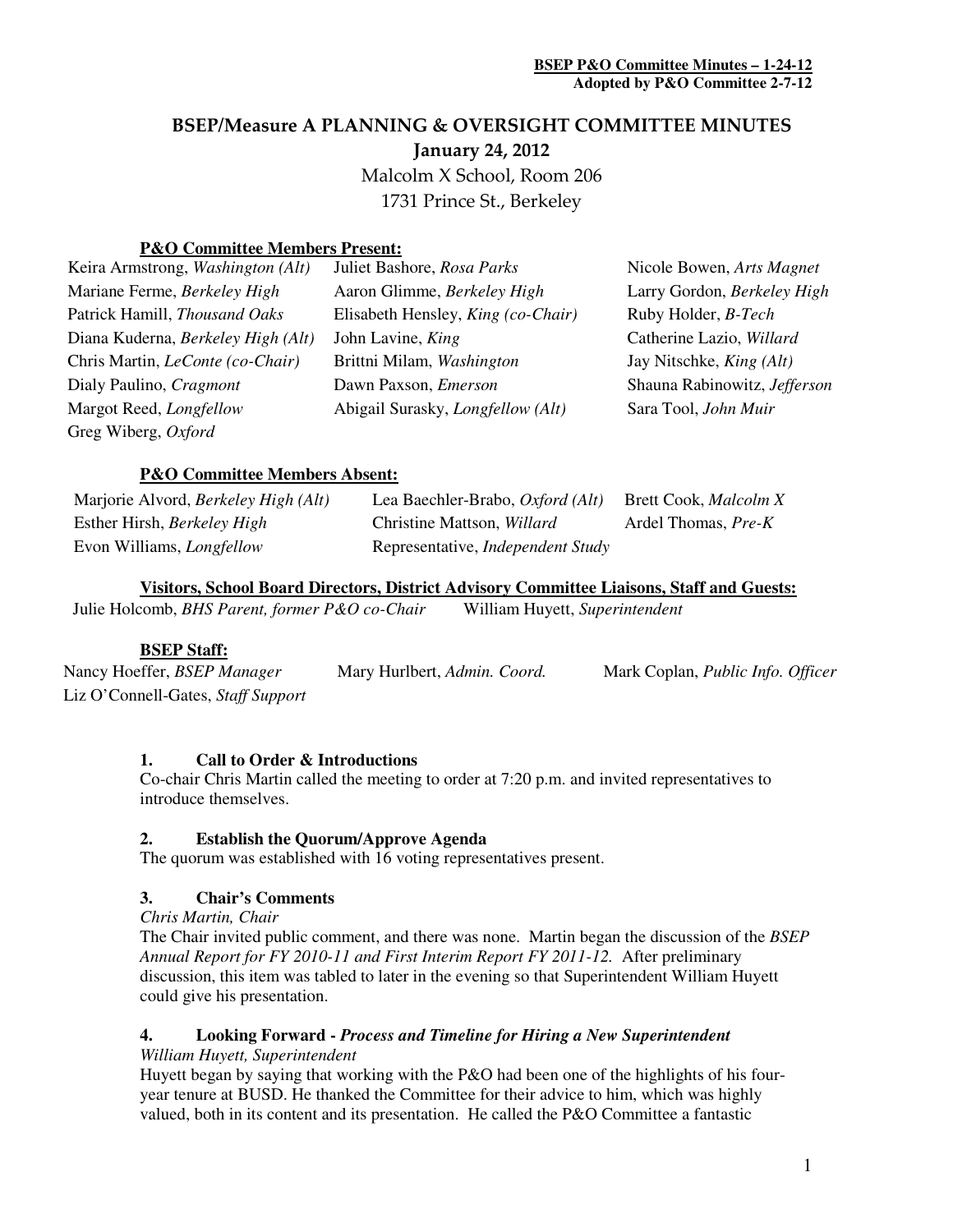institution, a great model for other districts, and urged representatives to stay on the P&O as long as they could.

Huyett said that the search for his replacement was on, beginning with a Request for Proposal (RFP) that had gone out to a dozen firms that do superintendent searches in California and beyond. He reviewed the following timeline:

- January  $31<sup>st</sup>$  RFPs due back from search firms
- February  $2^{nd}$  Paper screening of search firm applications by Board members
- February  $4<sup>th</sup>$  Search firm interviews by Board members 1:00 in Council Chambers, Old City Hall, open to the public
- February  $8<sup>th</sup>$  Announcement of selected search firm by Board, at Board meeting.

Huyett said that the search firm would present a timetable to the Board for the search and hiring process. Huyett said he would urge the Board and firm to move quickly because 150 of California's 1,000 superintendents are expected to retire in 2012, making the search highly competitive.

Huyett explained that the search firm would conduct the search based on a rubric honed from a distillation of data gathered from the community, including input from the P&O Committee. He a noted that he had been recruited by former BUSD Superintendent Michelle Lawrence, and that he was already informing his circle of sitting superintendents about BUSD's position. Huyett added that in the interest of securing a robust candidate pool, much of the hiring process would be confidential until close to end. He said that hiring the new Superintendent would be the Board's responsibility and that once that body had selected a potential candidate, the public would be invited to get involved again. He explained that community and BUSD representatives would visit the candidate's district before a final decision was made. He closed by saying that he hoped that his replacement would be selected by the end of May.

### *The State Budget and Implications for BUSD*

Huyett said he had been taken aback by the Governor's budget, because instead of the flat funding he had been led to expect, the Governor had not only cut school funding but had made a portion of his budget dependent on the passage of a tax initiative that would likely appear on the November 6, 2012 ballot. Huyett said that if this tax initiative failed, cuts to the District could lose around \$7 million; if the tax initiative passes BUSD would lose around \$3.5 million. He explained that the Governor's proposed state budget included:

- a zero cost of living (COLA) increase in state funding
- the elimination of all state transportation funding, and
- a \$600,000-\$800,000 reduction in Mental Health funding.

In addition, \$1.7 that BUSD currently receives in federal jobs money, currently spent on staff, will be gone next year.

The Superintendent added that other issues impacting BUSD's FY 2012-13 budget include:

- the loss of funding for the transitional kindergarten program, and
- a decrease in Average Daily Enrollment (ADA) funds, due primarily to the REALM charter syphoning off students from BUSD.

Huyett added that Governor Brown would likely cut the District's ADA funding by \$370/pupil, should his tax initiative fail, resulting in a \$3.3 million loss to the District. The Superintendent said BUSD was preparing for this hypothetical scenario. On a positive note, he noted that the District has a robust reserve. He stated that this year's budget and expenditures were balanced and that maintaining balanced budgets was the goal going forward.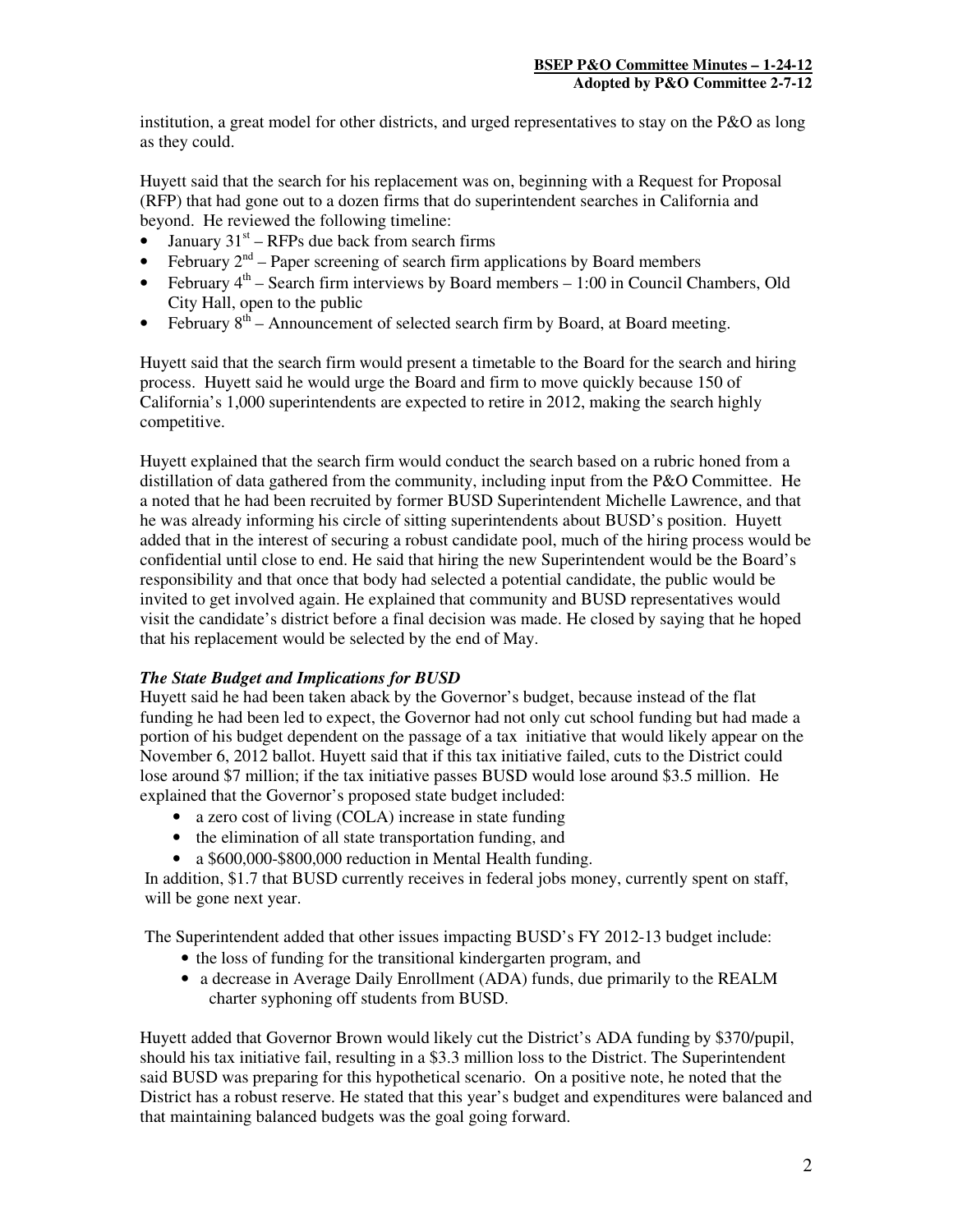## **5. Annual Report FY 2010-11 & First Interim Report FY 2011-12**

## *Nancy Hoeffer, BSEP Manager*

Hoeffer fielded questions and provided comment on both *the Annual Report FY 2010-11 & First Interim Report FY 2011-12.* Discussion resulted included:

- the First Interim Report might be easier to understand if it were in a brief format similar to that of the Measure BB report, including an explanation of variances.
- The Annual Report might be easier to understand if the original (or  $2<sup>nd</sup>$  Interim) budget were shown next to the Board-approved budget.

In response to the question of why many teachers were on school-year-only contracts, it was explained that in general, newly-hired teachers are on probationary status for two years, and then gain tenure once they pass probation. Temporary teachers are hired to fill in for teachers on leave, and are not on the tenure path. However, in today's tenuous budget climate, there are more temporary teachers than usual, who are not "owed" a job the next year. It was pointed out that if the economy were stronger, the Union would not agree to let this happen.

Because of the difficult economy, and in anticipation of future budget cuts, Hoeffer said BSEP, Human Resources, and Business Services were meeting soon to discuss the reality that many BUSD positions are currently funded by soft money that could dry up.

## **Motion to Accept the BSEP Annual Report for FY 2010-11:**

(Reed/Glimme). The motion to accept the BSEP Annual Report for FY 2010-2011was approved by acclamation.

## **6. Motion to Approve the Minutes of 1/10/12**

(Lavine/Reed): Approved unanimously with one Abstention (Mariane Ferme)

## **7. Review: BSEP Class Size Reduction Funds (CSR)**

### *Nancy Hoeffer, BSEP Manager*

Since BSEP allocates 66% of its available revenues to class size reductions Hoeffer asked P&O members to turn their attention to the Teacher Template (fund 0841) and to the BSEP School Discretionary Programs Budget (Resource 08522). Hoeffer said that with \$3M in anticipated cuts in the 12/13 budget she expected a greater push for funds from the CSR budget. To insure the Committee was well informed about discretionary programs during these tough economic times, Hoeffer said she hoped to have speakers representing the "discretionary" side of the CSR funding (Literacy, Math, Middle School Counseling) present their work to the P&O at a future meeting.

In response to a question on the benefits of small Middle School, math classes, Hoeffer said that although middle-school students' grades had gone up, and 50% of all eight graders were proficient in algebra, it was hard to pin point the reason for the higher scores. Hoeffer said that reasons for the improvements included a combination of the following: The Everyday Math Program in elementary school, a New Math adoption which included Professional Development, Class Size Reduction, and RtI. Hoeffer said she would invite personnel to the P&O to give an overview of how math programs were being implemented at different schools. It was mentioned that California was developing a new set of math standards, and that curriculum would change in line with a dramatically new approach to math instruction.

## **8. Report on the Superintendent's Budget and Advisory Committee (SBAC)**

 *Larry Gordon, P&O Representative to the SBAC* 

Gordon reported on the December  $8<sup>th</sup>$  SBAC meeting. He said that in December the Superintendent had been optimistic about California's education budget, but that was before the